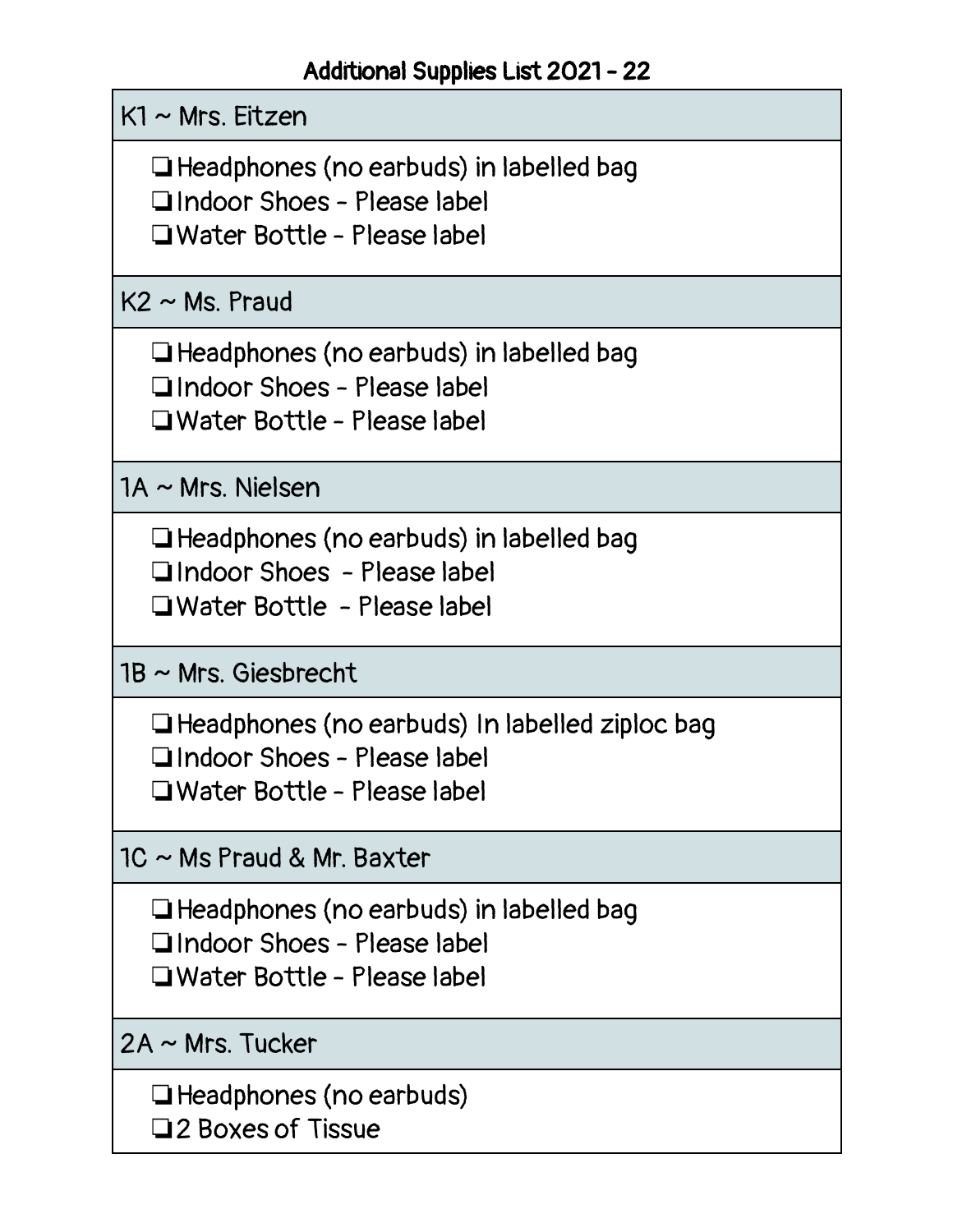| $\Box$ Indoor Shoes<br>$\Box$ Water Bottle<br>$\Box$ 2 Large Ziploc Bags                                                               |  |
|----------------------------------------------------------------------------------------------------------------------------------------|--|
| $2B \sim Mrs.$ Herriot                                                                                                                 |  |
| $\Box$ Headphones (no earbuds)<br>$\Box$ 1 Boxes of Tissue<br>$\Box$ Indoor Shoes<br>$\Box$ Water Bottle<br>$\Box$ 2 Large Ziploc Bags |  |
| $3A \sim Mrs$ . Koppel                                                                                                                 |  |
| $\Box$ Non-marking indoor shoes<br>$\Box$ Backpack<br>$\Box$ Water Bottle<br>$\Box$ Headphones (no earbuds)<br>$\Box$ Kleenex          |  |
| 3B ~ Mrs. Kooistra                                                                                                                     |  |
| $\square$ Non-marking indoor shoes<br>$\Box$ Backpack<br>$\Box$ Water Bottle<br>$\Box$ Headphones (no earbuds)<br>$\Box$ Kleenex       |  |
| 3C ~ Miss McGougan                                                                                                                     |  |
| $\Box$ Non-marking indoor shoes<br>$\Box$ Backpack<br>$\Box$ Water Bottle<br>$\Box$ Headphones (no earbuds)                            |  |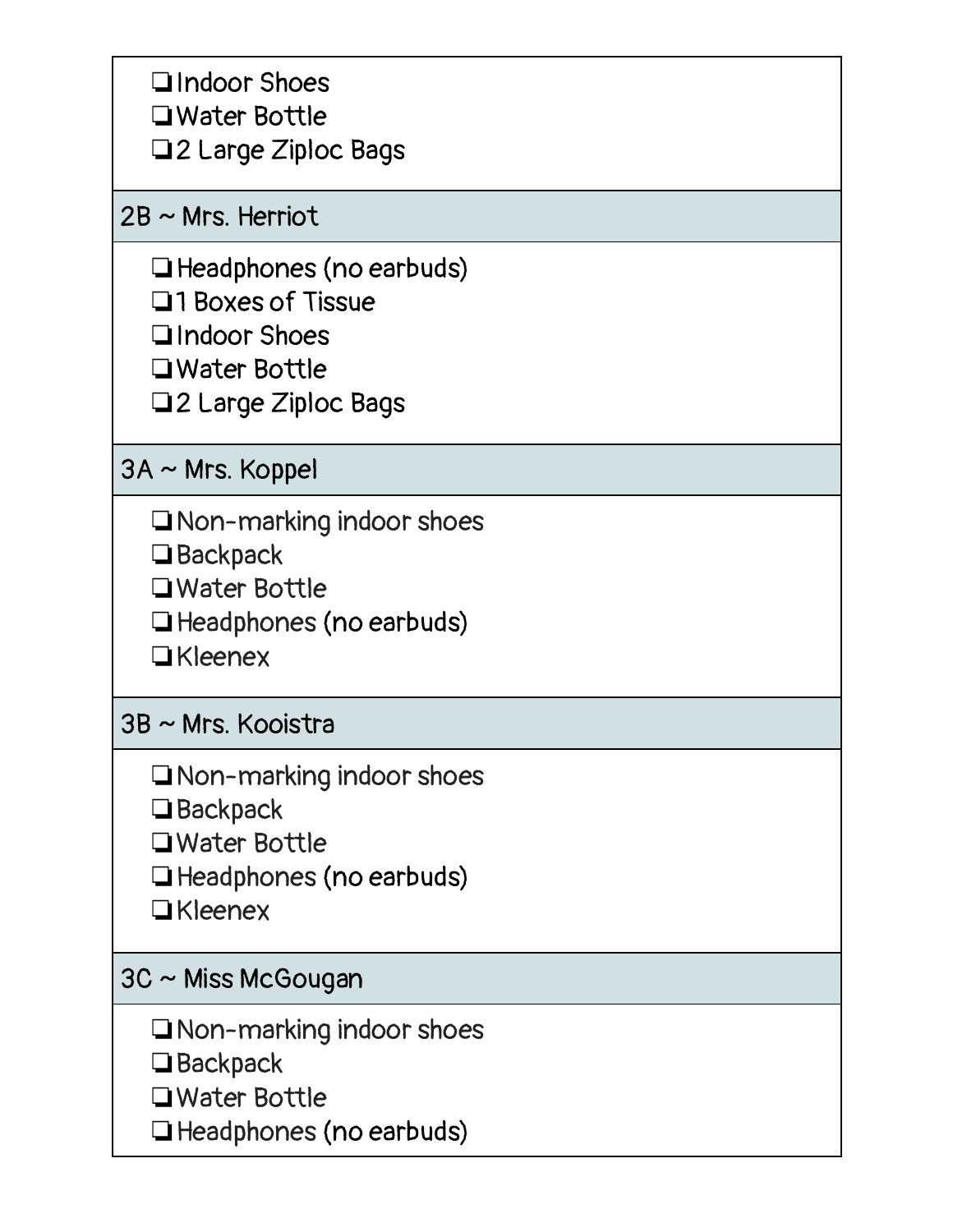| $\Box$ Kleenex<br>$\Box$ Pencil case                                                                                                                                      |
|---------------------------------------------------------------------------------------------------------------------------------------------------------------------------|
| $4A \sim Mrs$ . Kopp                                                                                                                                                      |
| $\Box$ Headphones/Earbuds in a labelled Ziploc bag<br>$\Box$ Kleenex<br>$\Box$ Indoor Shoes<br>$\Box$ Water Bottle<br>$\Box$ 2 Pencil cases/boxes                         |
| $4B \sim Ms$ . Cheek                                                                                                                                                      |
| $\Box$ Headphones/Earbuds in a labelled Ziploc bag<br>$\Box$ Kleenex<br>Indoor Shoes<br>$\Box$ Water Bottle<br>$\Box$ Pencil box                                          |
| $5A \sim Ms$ . Cooke                                                                                                                                                      |
| $\Box$ Indoor Shoes<br>$\Box$ Water Bottle<br>$\Box$ Kleenex<br>$\Box$ Headphones/Earbuds in a labelled Ziploc bag<br>$\Box$ Chisel tip thick markers (can be Mr. Sketch) |
| $5B \sim Mrs$ . Ball                                                                                                                                                      |
| $\Box$ Indoor Shoes<br>$\Box$ Water Bottle<br>$\square$ 1 box of Kleenex<br>$\Box$ Headphones/Earbuds in a labelled Ziploc bag                                            |
| $6A \sim Mrs.$ Plett                                                                                                                                                      |